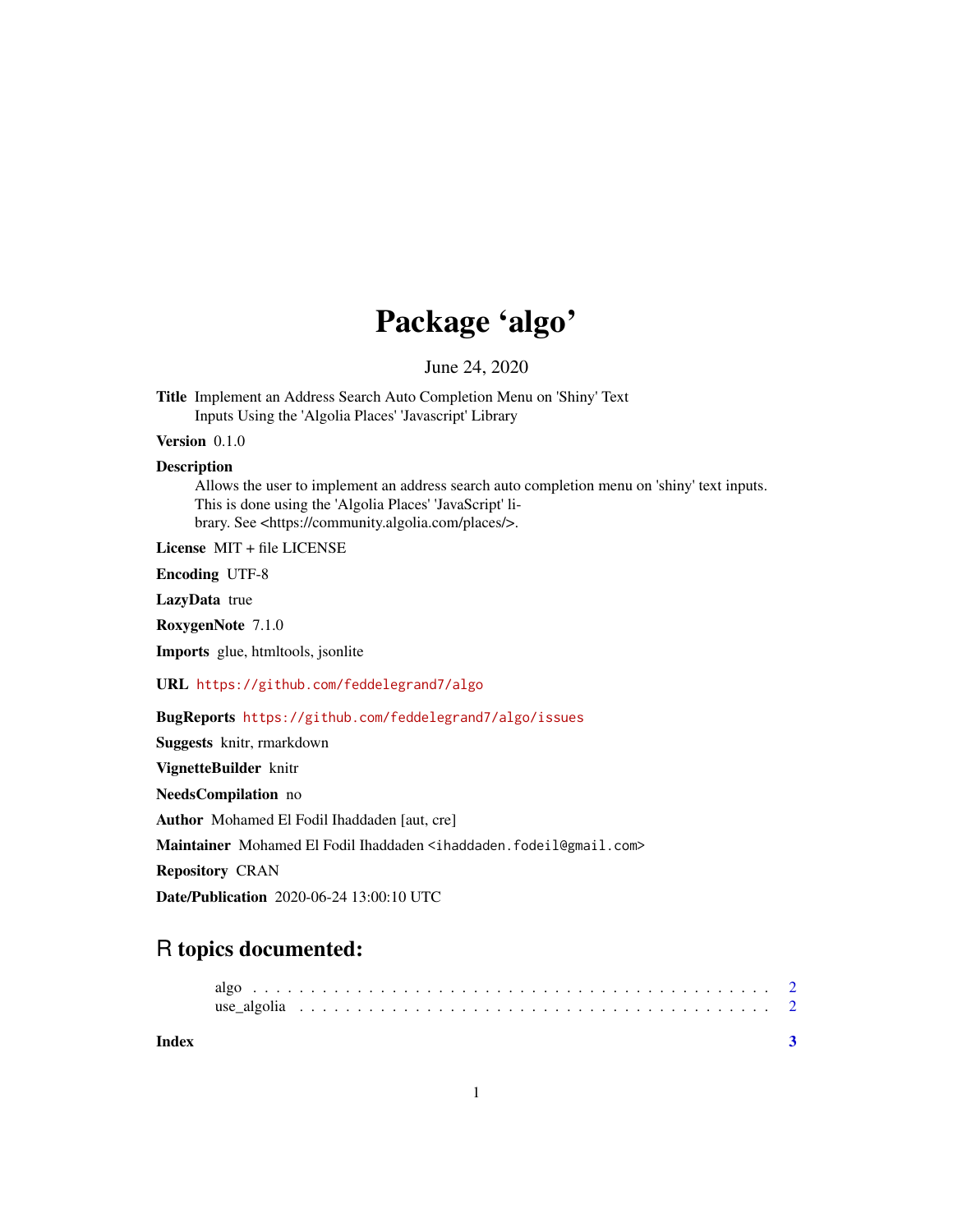<span id="page-1-0"></span>

#### Description

In order to use this function, the user must get an application ID and an API key from the Algolia website and store them within her environment (please refer to the package's vignette). He must also put the use\_algolia() function at the beginning of her shiny ui.

#### Usage

```
algo(element, type = "address", language = "en_US", countries = NULL)
```
#### Arguments

| element   | the shiny text element that will be used for the Algolia Places autocompletion<br>menu                                                                                                 |
|-----------|----------------------------------------------------------------------------------------------------------------------------------------------------------------------------------------|
| type      | Restrict the search results to a specific type. The user can choose from "city",<br>"country", "address", "busStop", "trainStation", "townhall" and airport. Defaults<br>to "address". |
| language  | Get the results in a specific language. The user can pass two letters language<br>codes (ISO 639-1). Defaults to "en US"                                                               |
| countries | Change the countries to search in. The user can pass a vector of two letters<br>country codes (ISO 639-1). Defaults to the whole world.                                                |

#### Value

An address search-autocompletion menu on shiny text inputs

use\_algolia *Enable the Algolia Places JavaScript library*

#### Description

The function activates the capabilities of the Algolia Places JavaScript library. The user must put it at the beginning of her shiny ui. This function works only when the user has set an application ID and an API key, collected from the Algolia website, within her R environment (please refer to the vignette).

#### Usage

use\_algolia()

#### Value

called for the side effect of activating the Algolia Places JavaScript library